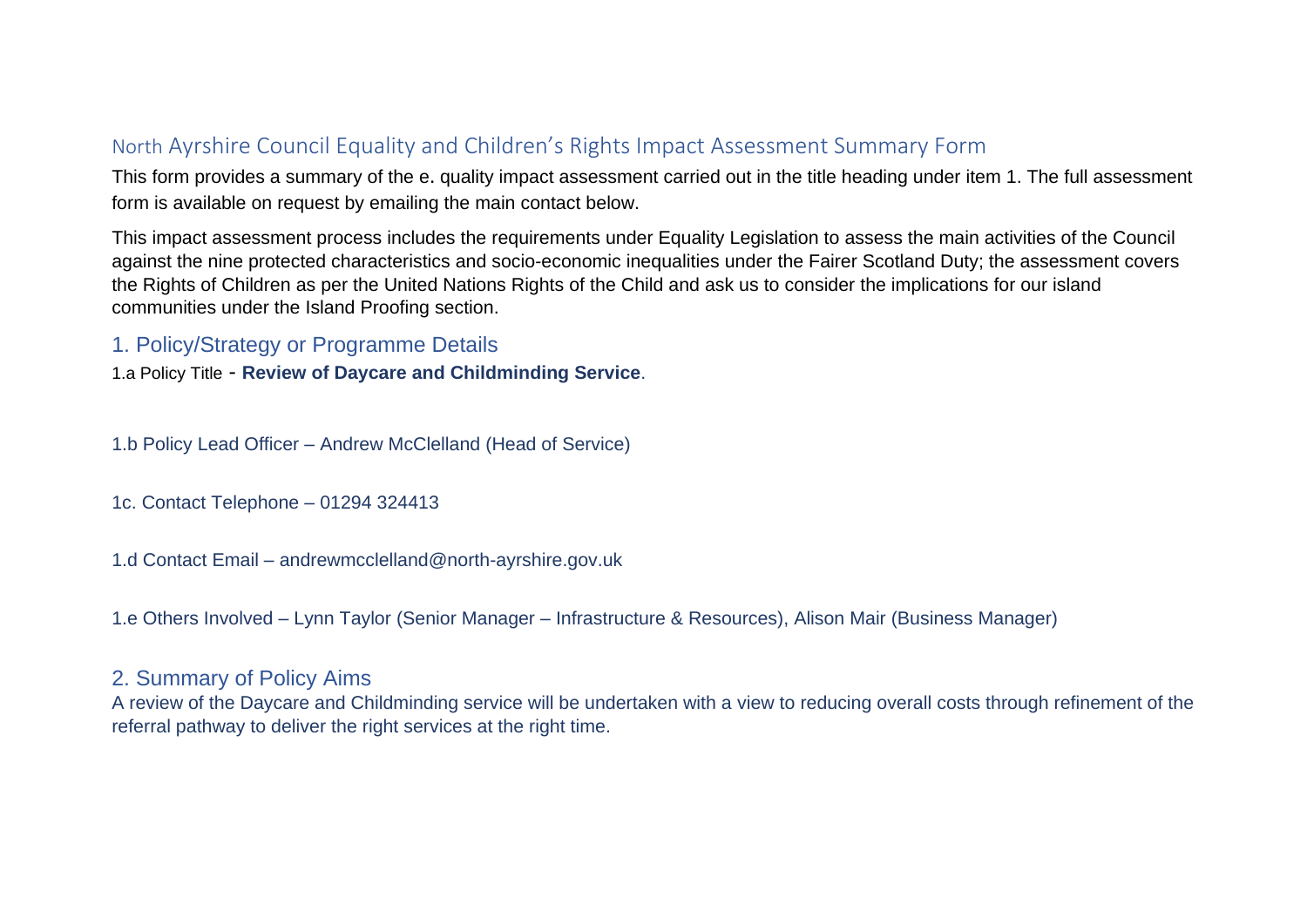## 3. Key Equality Related issues arising from the assessment

### 3.a Summary of Impacts on Equality Protected Groups

The service provision will run in a more efficient manner through a more effective monitoring and review process. However, the reduction in costs to run the service could result in requests for day care or childminding not being able to be fulfilled as a result of availability. We cannot say this. The reduction in costs will be achieved because it is anticipated that children and families will be provided with a more tailored service that is more closely aligned to their needs and therefore consume less of the day care service.

3.b Summary of Children's Rights and Wellbeing indicators Wellbeing Indicator e.g. safe, healthy

#### 29 - goals of education:

'Children and Young People have the right to' learn and develop their skills and personality fully, teach them about their own and other people's rights and prepare them for adult life.

Children and families will be positively impacted because they will receive a more tailored provision that is sighted on achieving the identified outcomes. Close monitoring will ensure progress is achieved.

3.c Summary of Fairer Scotland Duty There is no impact on the Fairer Scotland Duty.

3.d Summary of Island Proofing There is no impact on Island Proofing.

3.e Other Not applicable.